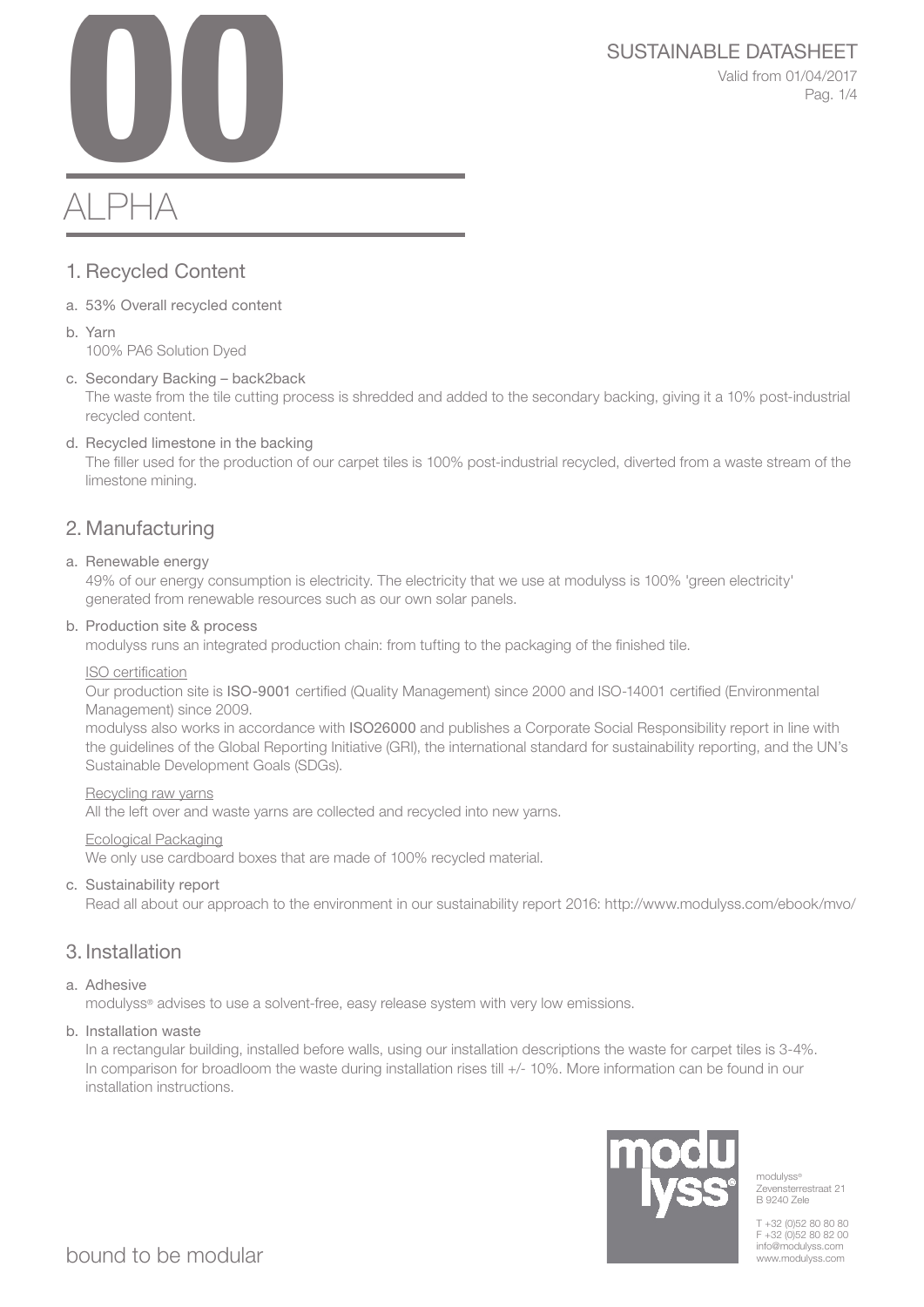# SUSTAINABLE DATASHEET

# 4. End of Life

product: Alpha Pag. 2/4

a. Re-use

At the end of life, after cleaning, carpet tiles can be re-used in non-critical areas, to extend the product life.

b. Recycling

Carpet tiles can be used as raw material for the backing of new carpet tiles in our back2back program.

c. CARE

Partnership modulyss®/Vanheede Environment Group in which carpet tiles are converted into secondary fuel to reduce  $\mathrm{CO}_2$  emissions significantly. The minerals are extracted from the carpet tiles and recycled into raw material for the cement production industry, which results in  $\pm$  50% recycling of our carpet tiles.

# 5. Voc's & Chemical Substances

This product fulfills the testing criteria for emissions of:

- a. DIBT (DE) Deutsche Institute für BauTechnik TVOC28<1,0 mg/m³ This product is DIBT-certified, Abz-nummer Z-156.601-604.
- b. CRI (US and international) Carpet & Rug Institute Compliant to the requirements of Green Label Plus, GLP 1100 (see LEED®, point 6.b)
- c. GUT (DE)

Gemeinschaft Umwelfreundlicher Teppichboden TVOC28<100 μg/m³

This product meets the GUT-criteria, GUT-license number 982A6E5F. These criteria include VOC tresholds, odour and chemical substances.

d. REACH (EU)

modulyss® complies with the strict European REACH standards.

e. Sundahus (SE)

SundaHus Miljödata is a system of health and environmental assessment of products in the construction and real estatebusinesses. The core of the system is a database of substances, materials and products. B-rating.

f. M1 (FI)

This certificate is granted by the Building Information Foundation RTS sr. The aim of the classification is to enhance the development and the use of low-emitting building materials to create a healthy indoor environment.

# 6. Environmental Product Declaration (EPD)

An EPD is a standardized way to provide information on the environmental impact of a product during the entire life. They include information on the environmental impact of raw material extraction and production, energy use and efficiency, content of materials and chemical substances, emissions to air, soil and water and waste generation. A product-specific EPD in accordance with the ISO14025 and EN15804, is available for this product. The EPD-declaration-number is EPD-MOD-20150181-CBC2-EN.



modulyss<sup>®</sup> Zevensterrestraat 21 B 9240 Zele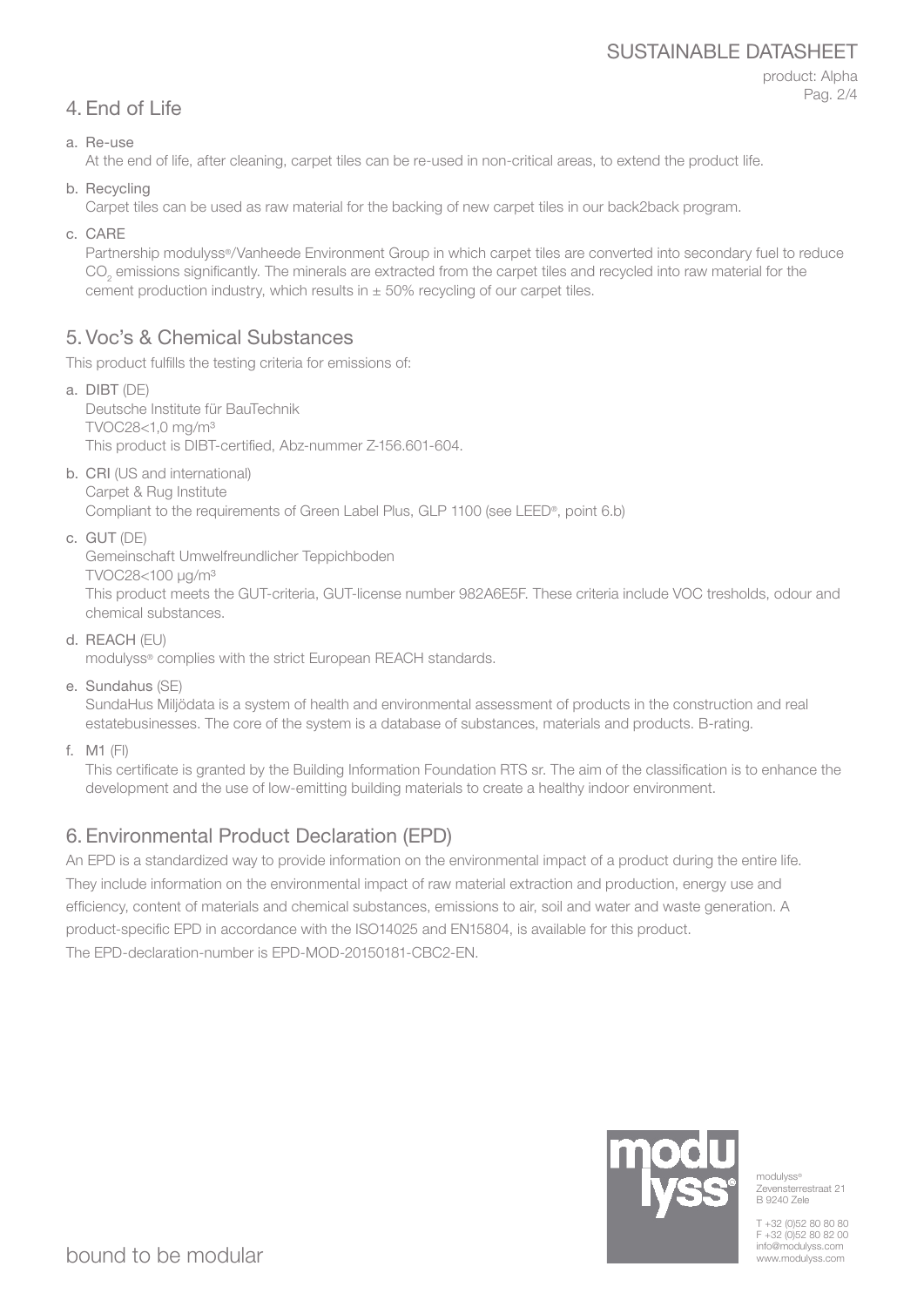# 7. Compliance to Green Building Certifications

product: Alpha Pag. 3/4

#### a. BRE Global (UK)

Building Research Establishment This product can contribute towards credits in:

#### Hea 02 – Indoor Air Quality

To recognise and encourage a healthy internal environment through the specification and installation of appropriate ventilation, equipment and finishes.

- Use of a low-emission adhesive on installation (BN EN 13999-1:2007) can contribute to this credit.
- modulyss<sup>®</sup> carpet tiles meet the requirements of EN14041, including E1 classification for formaldehyde emissions, and can contribute to the credit for a healthy indoor air quality.

#### Hea 05 – Acoustic performance

To ensure the buildings' acoustic performance including sound insulation meet the appropriate standards for its purpose. This product is highly sound-absorbent. It reduces contact noise by 22 decibels (ΔL<sub>w</sub> - ISO 10140) and has an absorption coefficient of 0.15 (ISO 354).

#### MAT 1 – Life Cycle Impact

BREEAM Rating Offices

#### Certificate ENP 428 ae, A rating – Eco point score 0.289

To recognise and encourage the use of construction materials with a low environmental impact (including embodied carbon) over the full life cycle of the building. For more information on the Green Guide to Specification visit www.bre. co.uk/greenguide or www.greenbooklive.com

#### MAT 5 – Designing for Robustness

To recognise and encourage adequate protection of exposed elements of the building and landscape, therefore minimising the frequency of replacement and maximising materials optimisation. This product satisfies the requirements of EN1307 classification, class 33 - LC1 for intensive use in a contract environment.

#### WST 01 – Construction Waste Management

To promote resource efficiency via the effective management and reduction of construction waste. This product can contribute to waste reduction on site. See item 3, installation, for more details. Concerns cutting waste on installation of carpet tiles.

#### b. LEED (US and international)

Leadership in Energy and Environmental Design modulyss products can contribute to the following LEED v4 credits:

- MR credit: Interiors Life-Cycle Impact Reduction
- MR credit: Building product disclosure and optimization Environmental Product Declarations

MR credit: Building product disclosure and optimization - Sourcing of raw materials MR4 Post-Industrial recycled content: 53% MR4 Post-Consumer recycled content: 0%

- MR credit: Building product disclosure and optimisation Material ingredients
- MR credit: Construction and demolition waste management
- EQ credit: Low emitting materials
- EQ credit: Indoor air quality assesment
- EQ credit: Acoustic performance.

Products are not reviewed under LEED, LEED credit requirements cover the performance of materials in aggregate, not the performance of individual products of brands. For more information on LEED, visit www.usgbc.org/contact

c. HQE (FR)

Haute Qualité Environnementale

In 2005 modulyss® was awarded the HQE certificate by FDES in accordance with NF P01 010. This product can contribute to seven of the 13 HQE targets as follows:



modulyss® Zevensterrestraat 21 B 9240 Zele